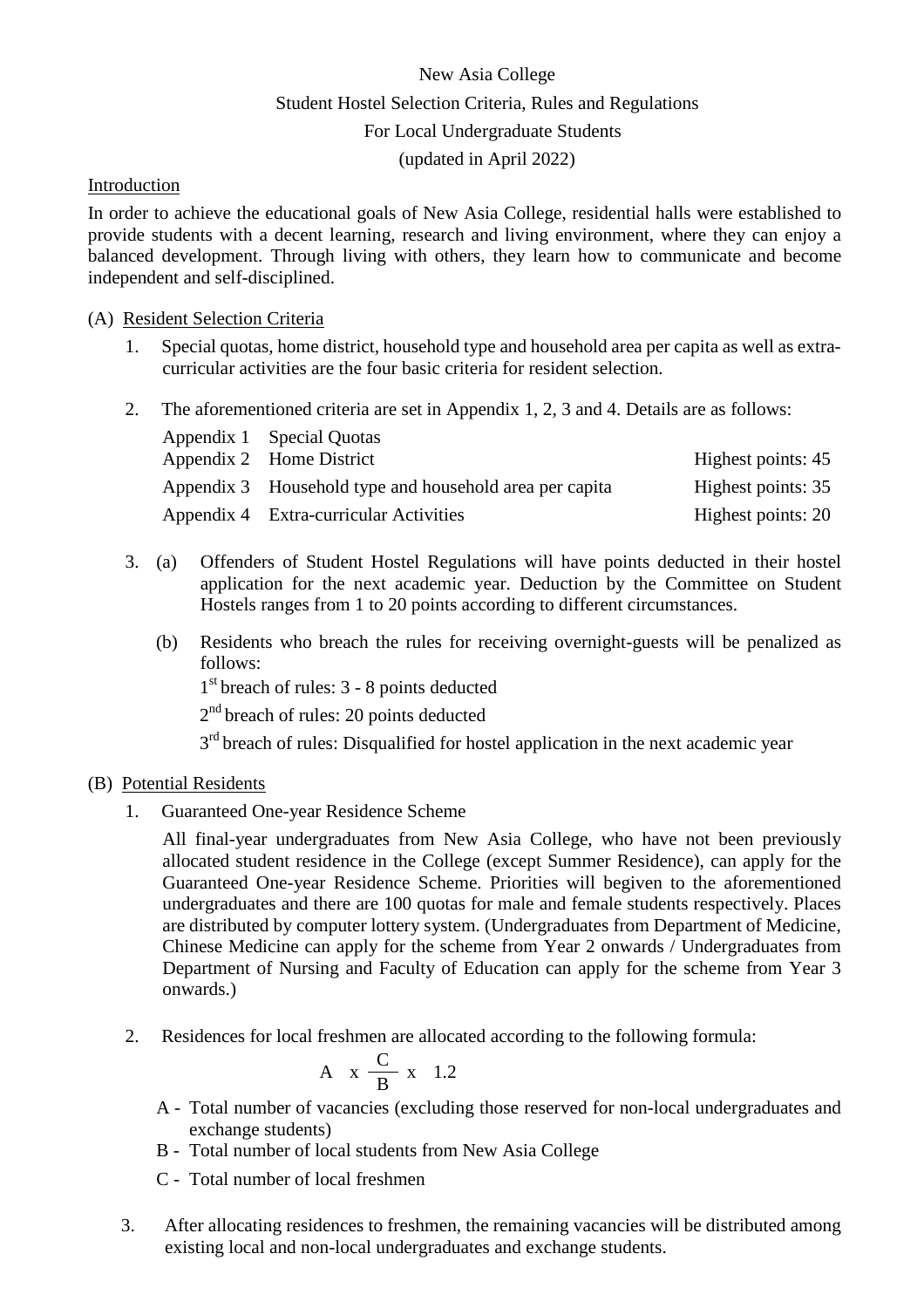#### New Asia College Student Hostel Selection Criteria **Special Quotas for ALL New Asia Students**

- A. The following applicants will be given a hostel place for one academic year:
	- 1. Whose homes are on the outlying islands in Hong Kong or outside Hong Kong (except Tung Chung)
	- 2. Orphans or those who do not have families and are not taken care of.
	- 3. Those who are mobility-handicapped out of physical challenges or recommended by the University Health Centre out of other reasons.
	- 4. (i) President and Vice Presidents of New Asia College Student Union (2 places) and President of New Asia College Student Union Representative Council.
		- (ii) Managing Editor or Deputy Managing Editor of CU Student Press, who is a New Asia College student.
		- (iii) Director or Deputy Director of Campus Radio of CUHK who is a New Asia College student.
		- (iv) President of Hall Associations in New Asia College.
	- B. The following applicants can enjoy priorities in hostel allocation:
	- 1. Those who are nominated by Student Union of New Asia College (Twelve vacancies are reserved for New Asia College Student Union to nominate its committee members or Vice President of Representative Council for residence. Period of residence basically lasts until successors take their office.)
	- 2. Those who are nominated by The Office of Student Affairs of CUHK (Five vacancies are reserved for The Office of Student Affairs of CUHK to nominate editors of CU Student Press and committee members of Campus Radio of CUHK for residence. Period of residence basically lasts until successors take their office.)
	- 3. Those who are nominated by Wardens and College Head (Each hostel has reserved no more than eight vacancies for students with special needs, including six warden nominations and two College Head nominations.)
	- 4. Those who are nominated by Hall Associations (Each hostel has reserved no more than thirteen vacancies for its committee members. Period of residence basically lasts until successors take their duty.)
	- 5. Each Warden can make nominations of no more than 10 percent of the total number of residents in the concerned hostel. The Committee on Student Hostels will give considerations to those who meet basic hostel selection criteria and have outstanding performances and contributions to hostel lives and activities.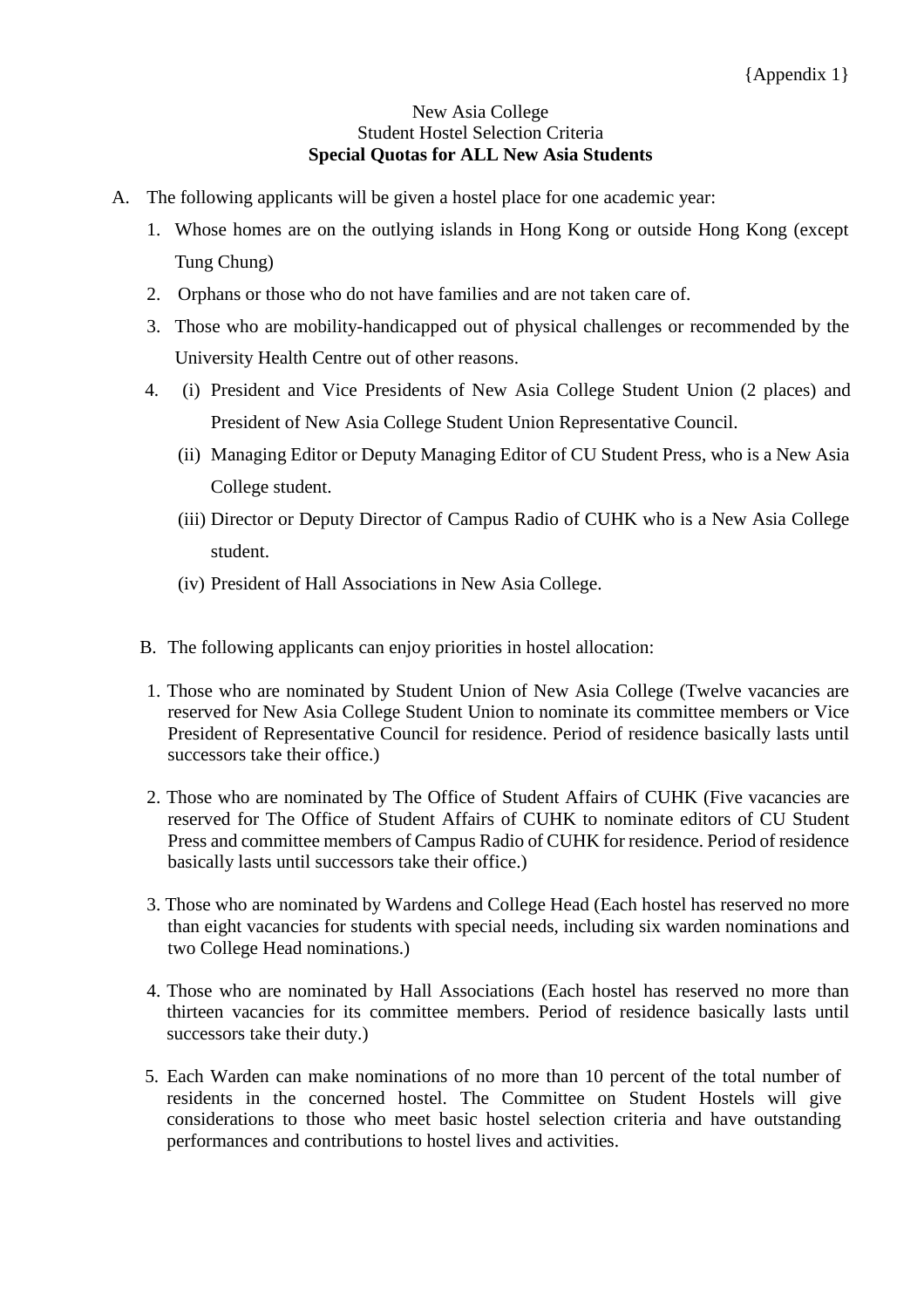## New Asia College Student Hostel Selection Criteria

#### **Home District**

(By using Google Map with designated workflow to examine the travelling time between home location and the University)

The proposed workflow:

i. Setup of Destination

"The University Station, Ma Liu Shui" of East Rail Line has been set as the destination.

ii. Route selection

Public transportation must be used; The "DATE" to be set as 1 week after the application deadline **(i.e. 20 May 2022)** so as to ensure the latest transportation network to be deployed. Any updates on public transportation after the "DATE" could be adjusted if necessary. The arrival time is set at 8:15am as the first lesson starts at 8:30am.

| Travelling time | District points | Travelling time | District points |
|-----------------|-----------------|-----------------|-----------------|
| Over 90 mins.   | 43              | $50 - 51$ mins. | 23              |
| $88 - 89$ mins. | 42              | $48 - 49$ mins. | 22              |
| $86 - 87$ mins. | 41              | $46 - 47$ mins. | 21              |
| $84 - 85$ mins. | 40              | $44 - 45$ mins. | 20              |
| $82 - 83$ mins. | 39              | $42 - 43$ mins. | 19              |
| $80 - 81$ mins. | 38              | $40 - 41$ mins. | 18              |
| $78 - 79$ mins. | 37              | $38 - 39$ mins. | 17              |
| $76 - 77$ mins. | 36              | $36 - 37$ mins. | 16              |
| $74 - 75$ mins. | 35              | $34 - 35$ mins. | 15              |
| $72 - 73$ mins. | 34              | $32 - 33$ mins. | 14              |
| $70 - 71$ mins. | 33              | $30 - 31$ mins. | 13              |
| $68 - 69$ mins. | 32              | $28 - 29$ mins. | 12              |
| $66 - 67$ mins. | 31              | $26 - 27$ mins. | 11              |
| $64 - 65$ mins. | 30              | $24 - 25$ mins. | 10              |
| $62 - 63$ mins. | 29              | $22 - 23$ mins. | 9               |
| $60 - 61$ mins. | 28              | $20 - 21$ mins. | 8               |
| $58 - 59$ mins. | 27              | $18 - 19$ mins. | $\overline{7}$  |
| $56 - 57$ mins. | 26              | $16 - 17$ mins. | 6               |
| $54 - 55$ mins. | 25              | $14 - 15$ mins. | 5               |
| $52 - 53$ mins. | 24              | $12 - 13$ mins. | $\overline{4}$  |

#### iii. Table of travelling time vs district points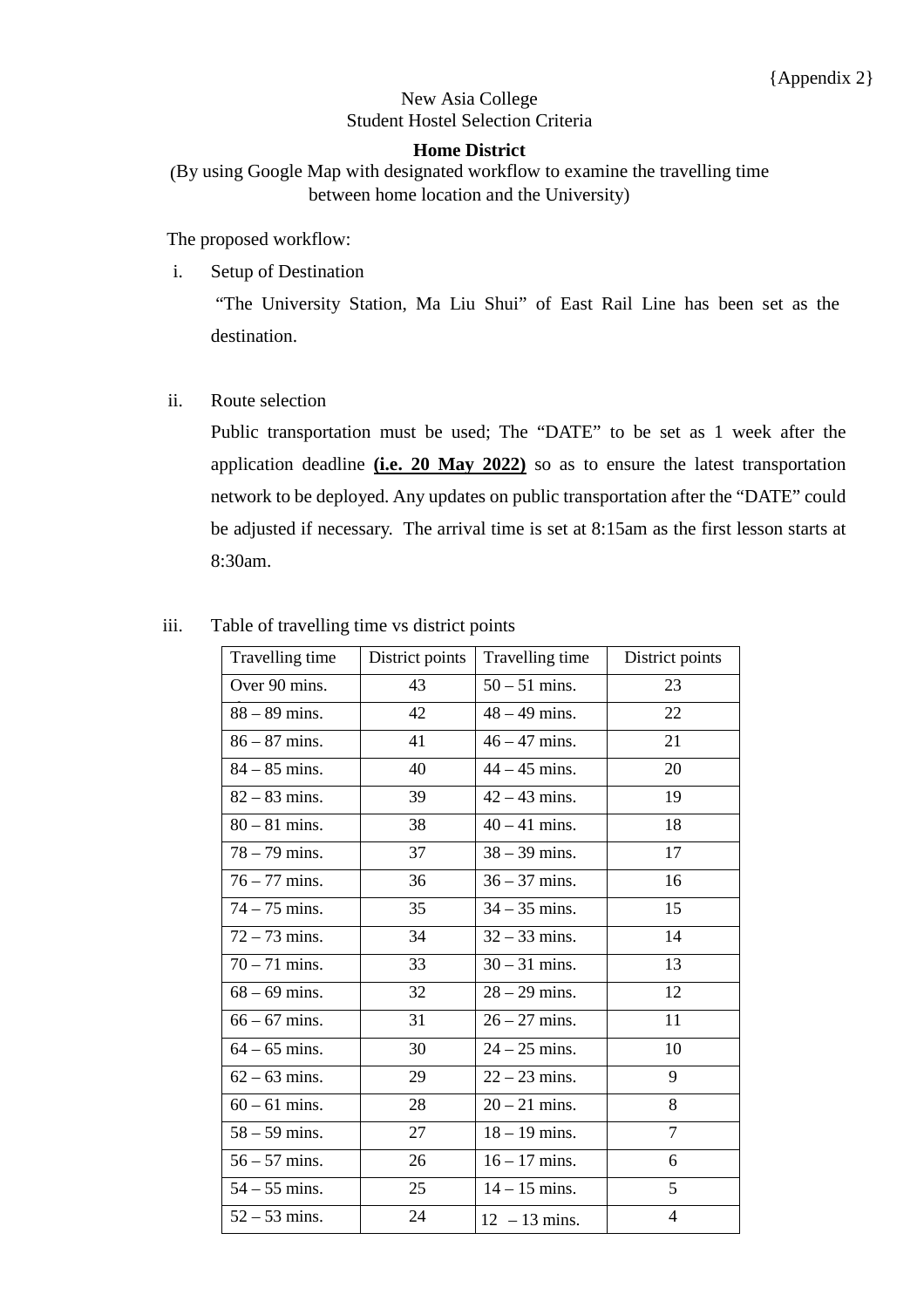iv. If interchange of **different kind of public transports** is required, e.g. Bus to MTR, points will be given as below:

| Interchange of different<br>kind of public transports | Points |
|-------------------------------------------------------|--------|
| 1 time                                                |        |
| More than 1 time                                      |        |

v. Applicants are required to upload the capped screen of selected route on google map for verification.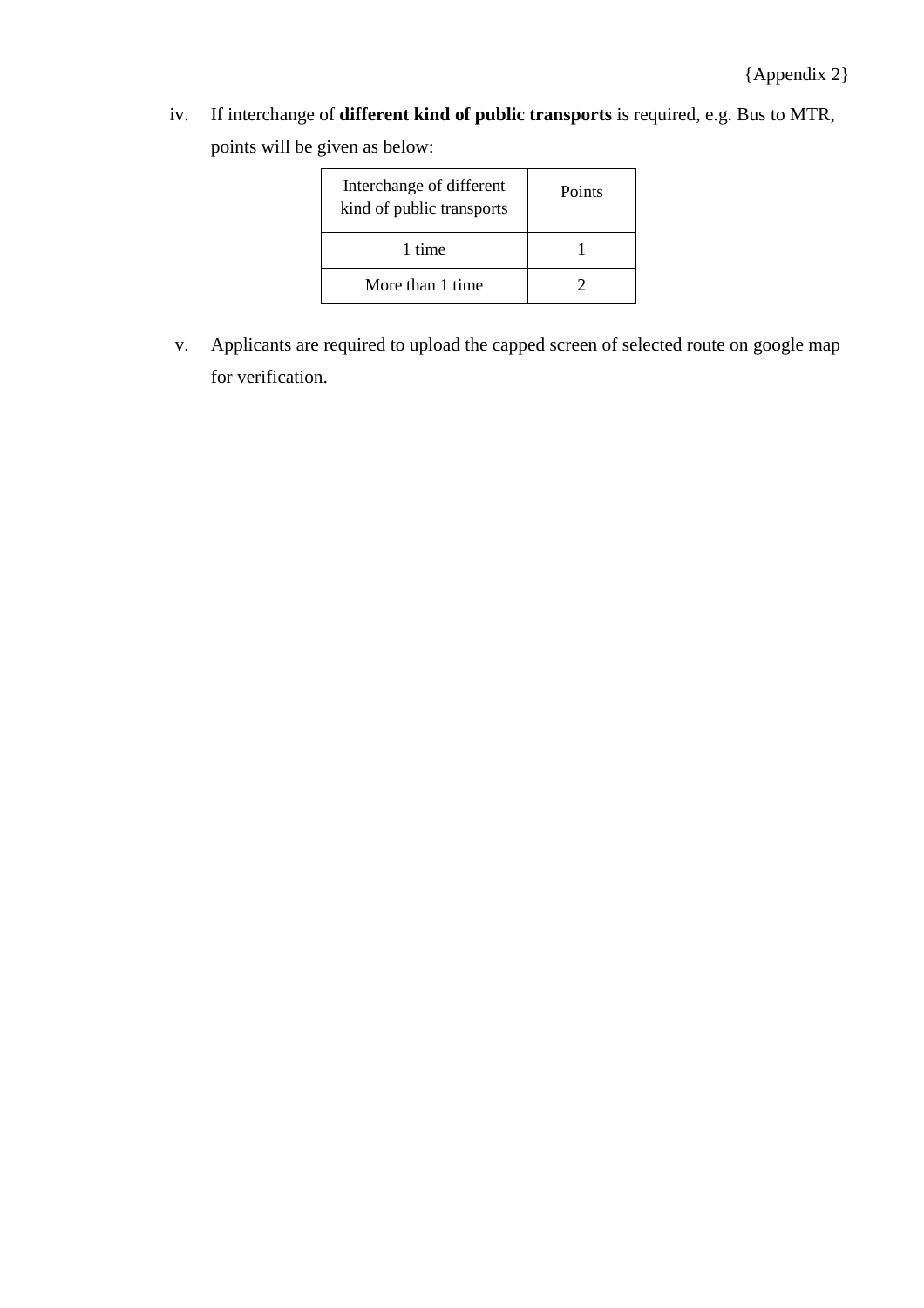## New Asia College Student Hostel Selection Criteria

## **Household Type and Household Area per Capita**

## 1. Household Types (Maximum points: 10)

The living conditions of most areas in Hong Kong have been improved and some previous types of household like subdivided household types are diminishing. The updated number of points for household types are as follows:

| <b>Household Types</b>                                                                                                      | <b>Points</b>       |
|-----------------------------------------------------------------------------------------------------------------------------|---------------------|
| Private or public housing with completion over 50 years (without<br>refurbishment)                                          | 7 points            |
| Private or public housing with completion of $41 - 50$ years<br>(without refurbishment)                                     | 5 points            |
| Private or public housing with completion of $31 - 40$ years<br>(without refurbishment)                                     | 3 points            |
| Residing at 4 <sup>th</sup> Floor or above without elevator                                                                 | Additional 3 points |
| Special household types (document proof is required) for<br>consideration with proposed points ranging from $0 - 10$ points | $0-10$ points       |

## 2. Household Area per Capita (Maximum points: 25)

Students are eligible to earn extra points if their household area per capita is less than 150 square feet. All decimal numbers will be rounded off to the nearest whole numbers, e.g. 130.4 square feet will be rounded off to 130 square feet, 130.5 square feet will be rounded off to 131 square feet and so on. The point system is as follows:

| Household Area per Capita | <b>Points</b>           |
|---------------------------|-------------------------|
| $>150$ square feet        |                         |
| 131-150 square feet       | 1                       |
| 111-130 square feet       | 3                       |
| 91-110 square feet        | $\overline{\mathbf{5}}$ |
| 71-90 square feet         | 8                       |
| 51-70 square feet         | 12                      |
| 31-50 square feet         | 20                      |
| 30 square feet or below   | 25                      |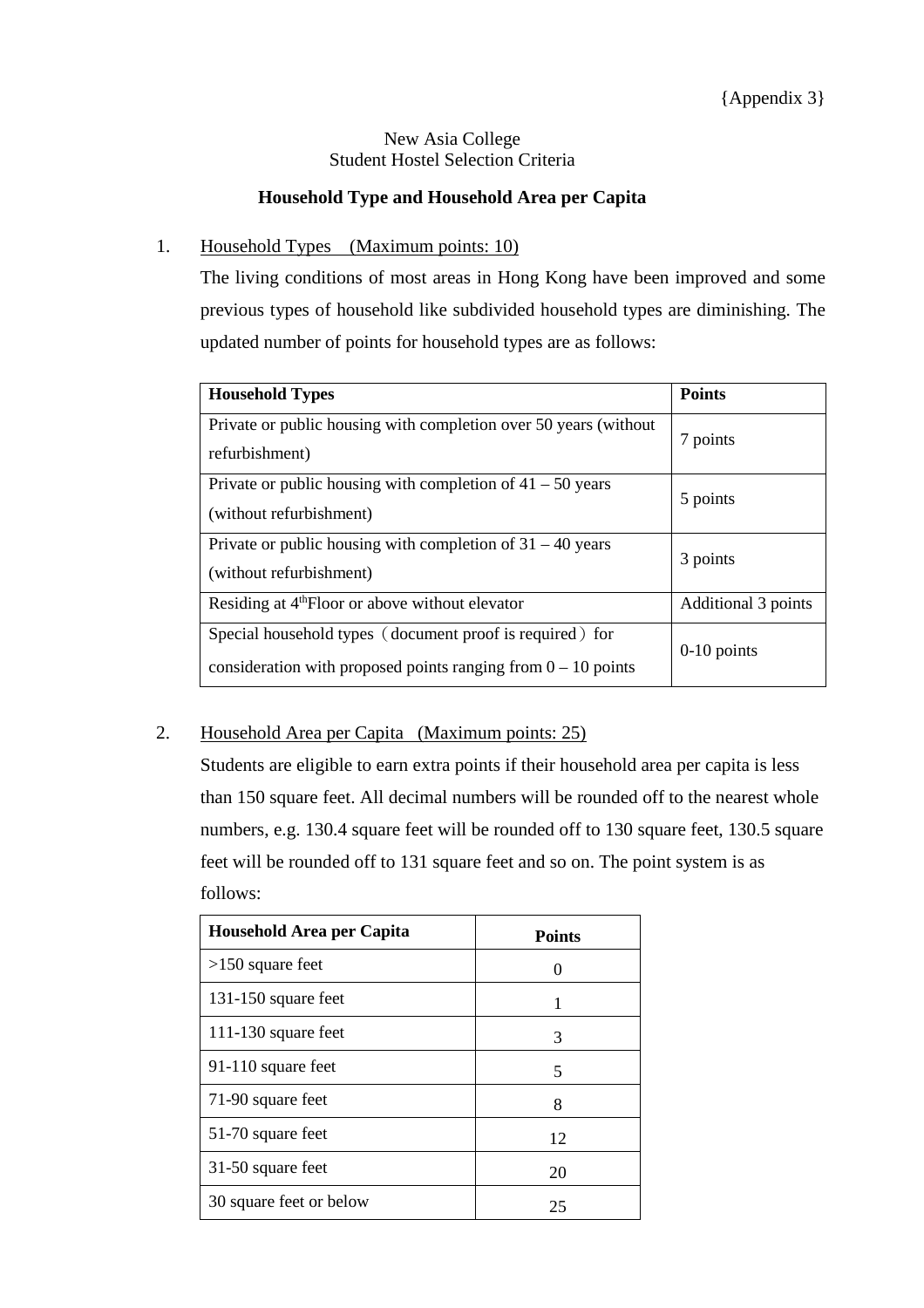## 3. Usable area and resident number of regular staying

To simplify the application procedures, students residing in public housing are required to submit tenancy contract issued by Hong Kong Housing Authority / Hong Kong Housing Society. For others household types, students are required to submit copy of "**Demand Notes For Rates and/or Government Rent**" and a "**Selfdeclaration on usable area and resident numbers of regular staying**" signed by both the student applicant and principal tenant as a documentary proof.

Sample of self-declaration

*I, xxx, am a current student of New Asia College, SID: XXXXXXXX, my address of regular staying is xxxxxxxxxxxxx. I declare that the usable area and resident number of regular stay provided in my application are accurate and true information. Any provision of false information may lead to disqualification of my application and/or disciplinary action.*

*Applicant's signature*

*I, xxx, confirm that I am xxx of applicant and the principal tenant of the above address. I declare that all information provided by the applicant is accurate and true information. I also understand any provision of false information may lead to harmful effect on student's development.*

*Principal tenant's signature*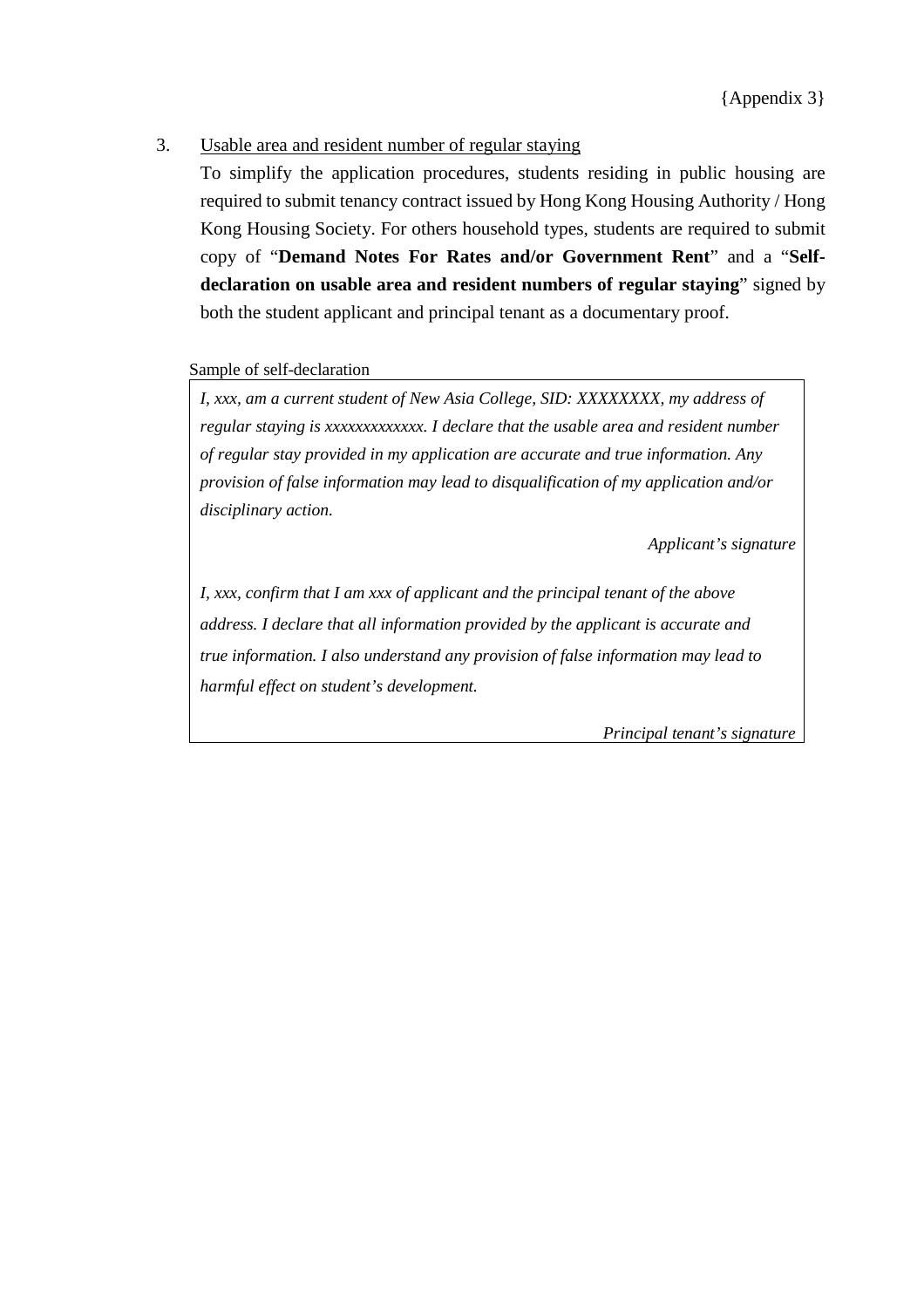### New Asia College Student Hostel Selection Criteria

### **Criteria for Extra-Curricular Activities**

Criteria for Extra-Curricular Activities consist of two parts with a highest point of 20 in total.

## (A) General activities

A maximum of two events or positions can be registered. Tenure should span over September, 2022. Positions or schemes which applicants can register are as follows:

| Position/ Scheme                                                | Points                   |             |  |
|-----------------------------------------------------------------|--------------------------|-------------|--|
|                                                                 | New Asia College         | <b>CUHK</b> |  |
| <b>Student Union Committee</b>                                  | 20                       |             |  |
| Members of Campus Radio CUHK                                    |                          | 15          |  |
| <b>Editors of CU Student Press</b>                              |                          | 15          |  |
| Member of Board of Faculty                                      |                          | 10          |  |
| <b>Judicial Committee</b>                                       |                          | 8           |  |
| Student Representative of the Senate                            |                          | 10          |  |
| President of Student Society                                    | 15                       | 12          |  |
| <b>Student Union, Provisional Executives</b>                    | 15                       |             |  |
| <b>Student Society, Provisional Executives</b>                  | $\overline{\mathcal{A}}$ | 3           |  |
| <b>Committee Members of Society</b>                             | 12                       | 10          |  |
| Committee Members of Non-Residential<br><b>Hall Association</b> | 12                       |             |  |
| Non-Residential Hall Association, Provisional<br>Executives     | 4                        |             |  |
| Representatives of Student Union -<br>Representative Council    | 12                       |             |  |
| <b>College or School Sports Team Members</b>                    | 12                       | 10          |  |
| Members of Non-Residential Hall Association<br>(Committee)      | 6                        |             |  |
| Members of Society Representative Council                       | 6                        | 5           |  |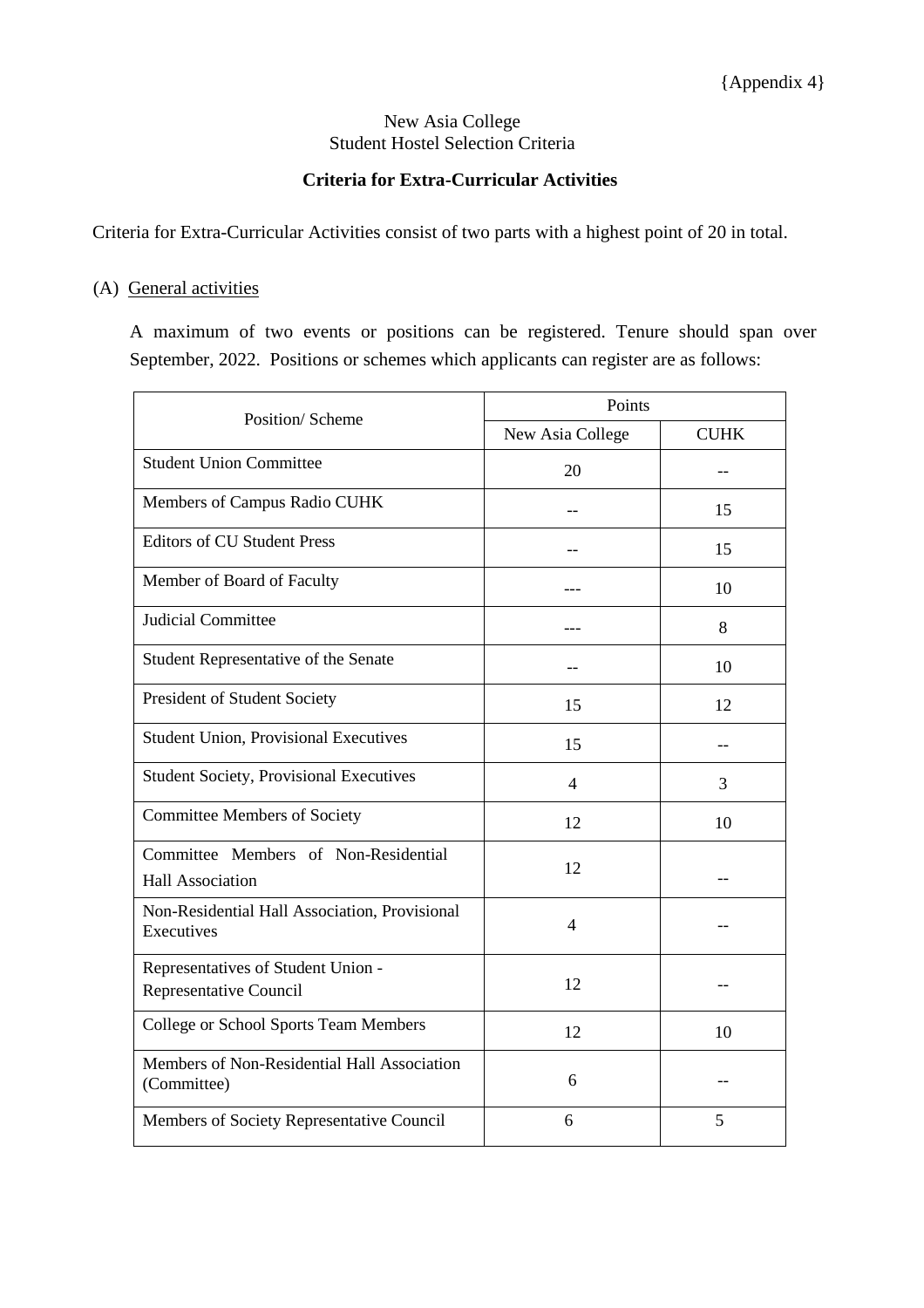### (B) Events of New Asia College

|                                                   |           | <b>Outstanding Members</b>         |                                            | <b>Members</b>                |            |
|---------------------------------------------------|-----------|------------------------------------|--------------------------------------------|-------------------------------|------------|
| Event                                             | President | Year 1<br>(Max. 8)<br>nominations) | Year 2 or above<br>(Max.12)<br>nomination) |                               | Counselors |
| <b>Orientation Camp</b>                           | 9         |                                    | 20<br>8<br>(Max.<br>nomination)            | 5<br>(Max. 10)<br>nomination) | 3          |
| College Anniversary<br>Celebration                | 8         | 7                                  | 6                                          | (Max. 25)<br>4<br>nomination) |            |
| NA Night                                          | 8         | 7                                  | 6                                          | (Max. 25)<br>3<br>nomination) |            |
| NA Singing<br>Contest                             | 8         | 7                                  | 6                                          | (Max. 20)<br>3<br>nomination) |            |
| <b>Graduating Class</b><br>Executive<br>Committee | 6         |                                    | 5 (Max. 10 nomination)                     | 3<br>(Max. 15)<br>nomination) |            |

Confirmation procedures of points for hostel selection of Large-Scale Events of New Asia College

- 1. Draft by the Committee of Large-Scale Events of New Asia College
- 2. Submission to New Asia College Student Union Executive Committee
- 3. Publication of the list by mass mail and Facebook pages (NASU)
- 4. One week of appeal period
- 5. Handling of appeal case and passing of the list by Student Union Executive Committee
- 6. Passing of the list by Student Union Representative Council

| Events                                  | Points    |                          |                           |  |
|-----------------------------------------|-----------|--------------------------|---------------------------|--|
|                                         | President | <b>Committee Members</b> |                           |  |
| Head's Trophies                         | 5         | 3                        | 1 (1 activity)            |  |
|                                         |           | (Max. 11 nominations)    | 2 (2 activities or above) |  |
| Athletic Meet                           | 3         | 2                        | 1 (1 activity)            |  |
|                                         |           | (Max. 11 nominations)    | 2 (2 activities or above) |  |
|                                         | 3         | 2                        | 1 (1 activity)            |  |
| Swimming Gala                           |           | (Max. 11 nominations)    | 2 (2 activities or above) |  |
| Happy Run                               |           |                          | $\overline{2}$            |  |
| Walk for Green<br>$(80 \text{ scores})$ |           |                          | 2                         |  |

Sports Activities

**Others** 

| <b>Position</b>                        | <b>Points</b>                                  |
|----------------------------------------|------------------------------------------------|
| Sub-Committee Members of Student Union | $2 - 4$<br>(nominated by NASU at a max. of 16) |
| Members of New Asia College Committee  |                                                |